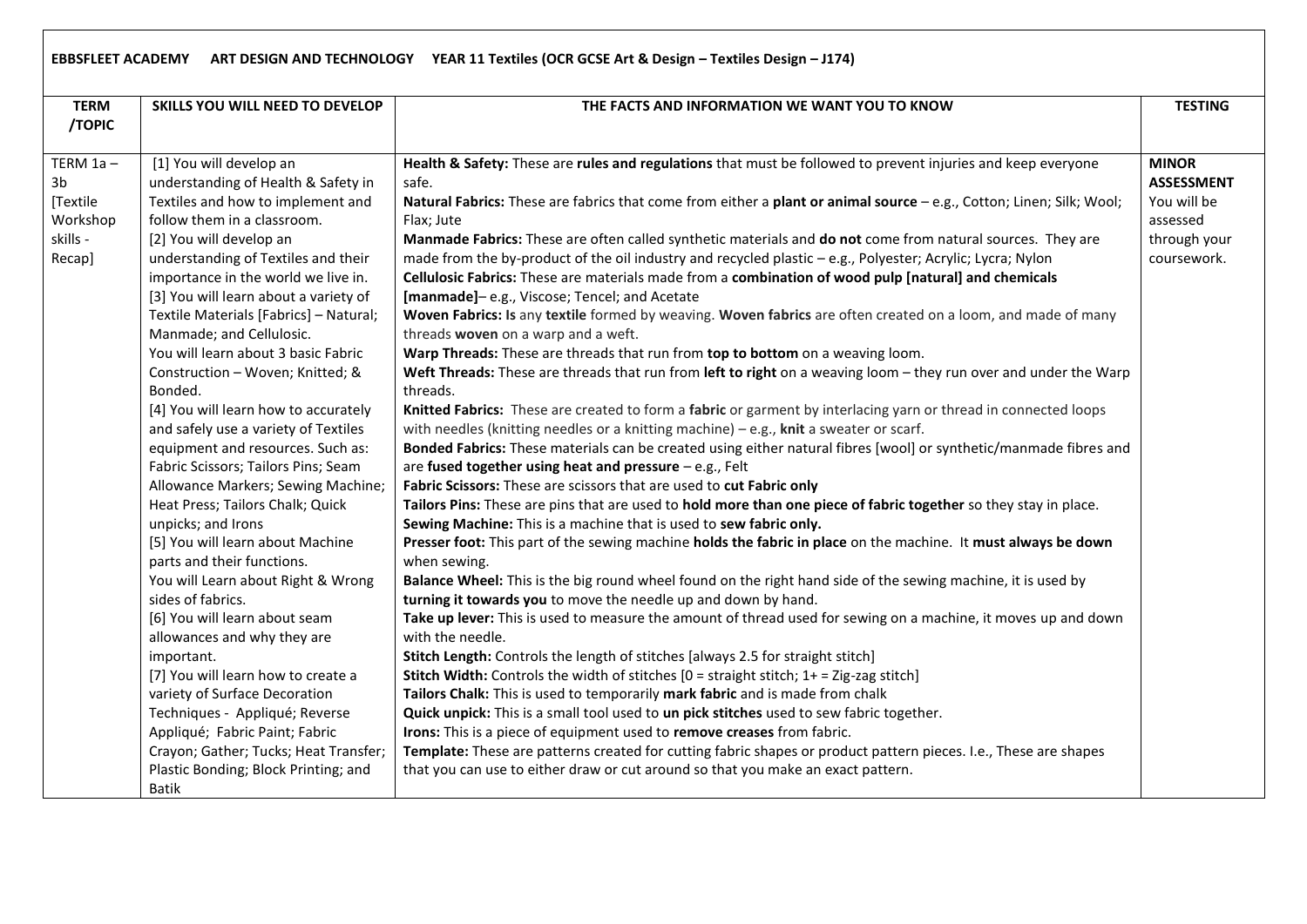| Surface Decoration: It is decoration applied to material to create a design or pattern using various techniques        |  |
|------------------------------------------------------------------------------------------------------------------------|--|
| such as Appliqué; Reverse Appliqué; Fabric Paint; Fabric Crayon; Plastic Bonding; Block Printing; and Batik            |  |
| Samples: These are test pieces created of different surface decoration techniques, to practise them prior to           |  |
| applying them to your product.                                                                                         |  |
| Appliqué: This is a technique used to add a piece of material [shape] to another to create a design or pattern.        |  |
| Reverse Appliqué: This is when the top appliqué piece is cut through to reveal the fabric underneath using             |  |
| embroidery scissors.                                                                                                   |  |
| Fabric Paint: Use special paints for fabric to draw on designs. This needs to be heat sealed using newsprint and an    |  |
| iron.                                                                                                                  |  |
| Fabric Crayon: Use special crayons for fabric to draw on designs. This needs to be heat sealed using newsprint and     |  |
| an iron.                                                                                                               |  |
| Gathers: This is a technique that can be used as part of garment construction or as a decorative technique. Fabric     |  |
| is gathered using specific settings on a sewing machine to create a 3D effect.                                         |  |
| Tucks: This is a form of fabric manipulation [changing the shape of the material] to create a textured and             |  |
| structured appearance. Fabric is folded and sewn to create narrow or wide lines to create desired effects.             |  |
| Heat Transfer: This is when special inks are used to draw a design on paper and then transferred onto fabric using a   |  |
| Heat Press machine. This technique works best on Man-made / synthetic materials.                                       |  |
| Plastic Bonding: This is where pieces of plastic bags are fused together in-between parchment paper and ironed to      |  |
| create a unique and interesting material.                                                                              |  |
| Block Printing: This is a 3D [3 dimensional] patterned block that you add paint to and then press onto fabric to       |  |
| create a design.                                                                                                       |  |
| Batik: This is when you use hot wax in a special Tjanting tool to draw on your design onto plain white fabric. This is |  |
| then put into a dye bucket to create the design. The wax is carefully removed once the fabric has been dried using     |  |
| newsprint under and over the fabric and an iron.                                                                       |  |
| Tjanting: A hand held tool that holds small amounts of molten wax to draw designs in wax on fabric.                    |  |
| Newsprint: A type of paper used in the heat sealing process to help absorb excess paint or crayon and to protect       |  |
| the iron from any damage. It is also used to remove excess wax from Batiked material.                                  |  |
| Heat Seal: Make fabric paint & crayon permanent by heating it using an iron. [Remember to always place                 |  |
| newsprint on top of your design before using the iron]                                                                 |  |
| Mass Production: This is where a limitless amount of a product is made usually on a CONTINUOUS production line         |  |
| [Think Primark]                                                                                                        |  |
| Batch production: This is where a set amount of a product is made, usually between $2 - 100$ items [A small            |  |
| boutique]                                                                                                              |  |
| One Off production: This is where a special product is handmade for one person or a prototype (first one) in a         |  |
| factory. [Bespoke piece]                                                                                               |  |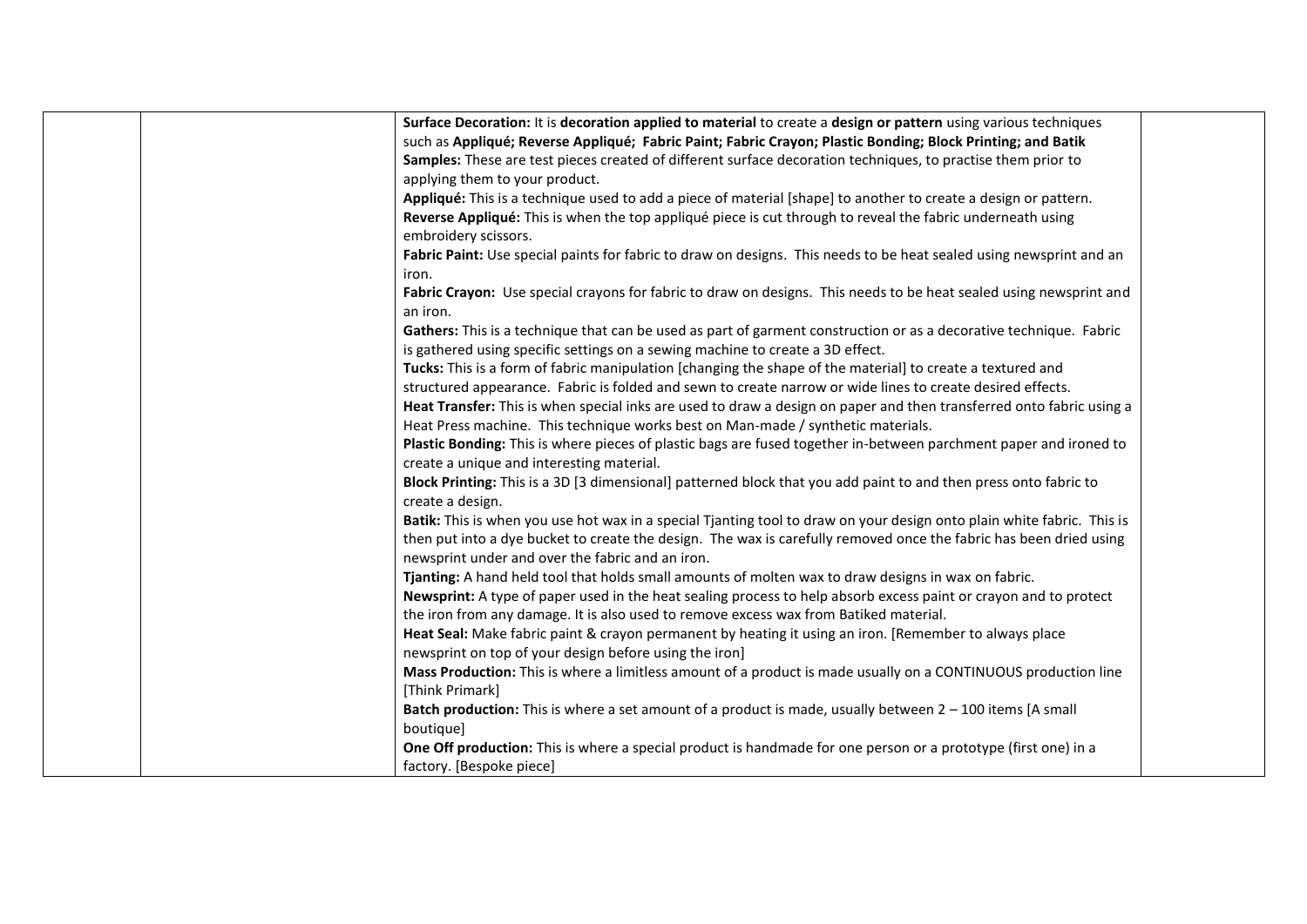|              |                                         | QC (Quality Control): These are checks that are made on products during and after production / making to check   |                   |
|--------------|-----------------------------------------|------------------------------------------------------------------------------------------------------------------|-------------------|
|              |                                         | they are perfect or within tolerance.                                                                            |                   |
|              |                                         |                                                                                                                  |                   |
|              |                                         | QA (Quality Assurance): This is when you assure the well being of people and the environment within which you    |                   |
|              |                                         | work.                                                                                                            |                   |
|              |                                         | Sustainability: This means we can keep on doing something as it is renewable but also a WILL and DESIRE to do it |                   |
|              |                                         | (financial)                                                                                                      |                   |
|              |                                         | Fair Trade: This means a fair price is paid to producers in third world countries for the goods or services they |                   |
|              |                                         | provide.                                                                                                         |                   |
|              |                                         | Environmental: This means care for the environment or world we live in.                                          |                   |
|              |                                         | 6 Rs:                                                                                                            |                   |
|              |                                         | <b>Reuse</b>                                                                                                     |                   |
|              |                                         | To re- use a product. For example use an existing garment no longer needed and use it again for its material to  |                   |
|              |                                         | create something new.                                                                                            |                   |
|              |                                         | Recycle                                                                                                          |                   |
|              |                                         | This means to use a material again and re-shape it into a new product.                                           |                   |
|              |                                         | Repair                                                                                                           |                   |
|              |                                         | This means fix it and don't just throw it away if we can.                                                        |                   |
|              |                                         | <b>Refuse</b>                                                                                                    |                   |
|              |                                         | This is the act of throwing things away (we should limit it) by all the other 5 Rs.                              |                   |
|              |                                         | <b>Rethink</b>                                                                                                   |                   |
|              |                                         | This means think about how we throw things away and use materials. Can we use less, throw away less?             |                   |
|              |                                         | Reduce                                                                                                           |                   |
|              |                                         | This means do not use so much material in a product. Such as making them smaller, lighter or better designed.    |                   |
|              |                                         | Evaluate: This is when you look at the designs / work you created and explain what you have designed & why; what |                   |
|              |                                         | went well & why; what you could improve & why; and did it meet the design brief criteria                         |                   |
|              |                                         |                                                                                                                  |                   |
| Term 1a &    | <b>Art Movement Project Outline</b>     | Art Movement PROJECT - Overview                                                                                  | <b>MINOR</b>      |
| $1b - Art$   | [Term 2a; 2b; 3a]                       |                                                                                                                  | <b>ASSESSMENT</b> |
| Movement     | The aims of this project are to further | Now that you have completed year 10 in Textiles it's time to look back, reflect and use what you have learnt and |                   |
| Project [60% | develop the skills and talents that     | think about how your learning will help with your first project                                                  |                   |
| Portfolio    | you developed in your Body              |                                                                                                                  | You will be       |
| work]        | Adornment project and use a wide        | PLEASE MAKE SURE WHEN YOU EVALUATE AND ANALYSE YOUR WORK IN EACH STAGE YOU WRITE IN FULL                         | assessed          |
|              | range of artistic and creative skills   | PARAGRAPHS AND COVER THE PROMPTS YOU WILL BE GIVEN FOR EACH OF THE FOLLOWING AREAS YOU WILL                      | through your      |
|              | through the medium of art,              | <b>COVER IN THIS PROJECT.</b>                                                                                    | coursework.       |
|              | fashion/costume design and textiles     |                                                                                                                  |                   |
|              | to create innovative and exciting       |                                                                                                                  |                   |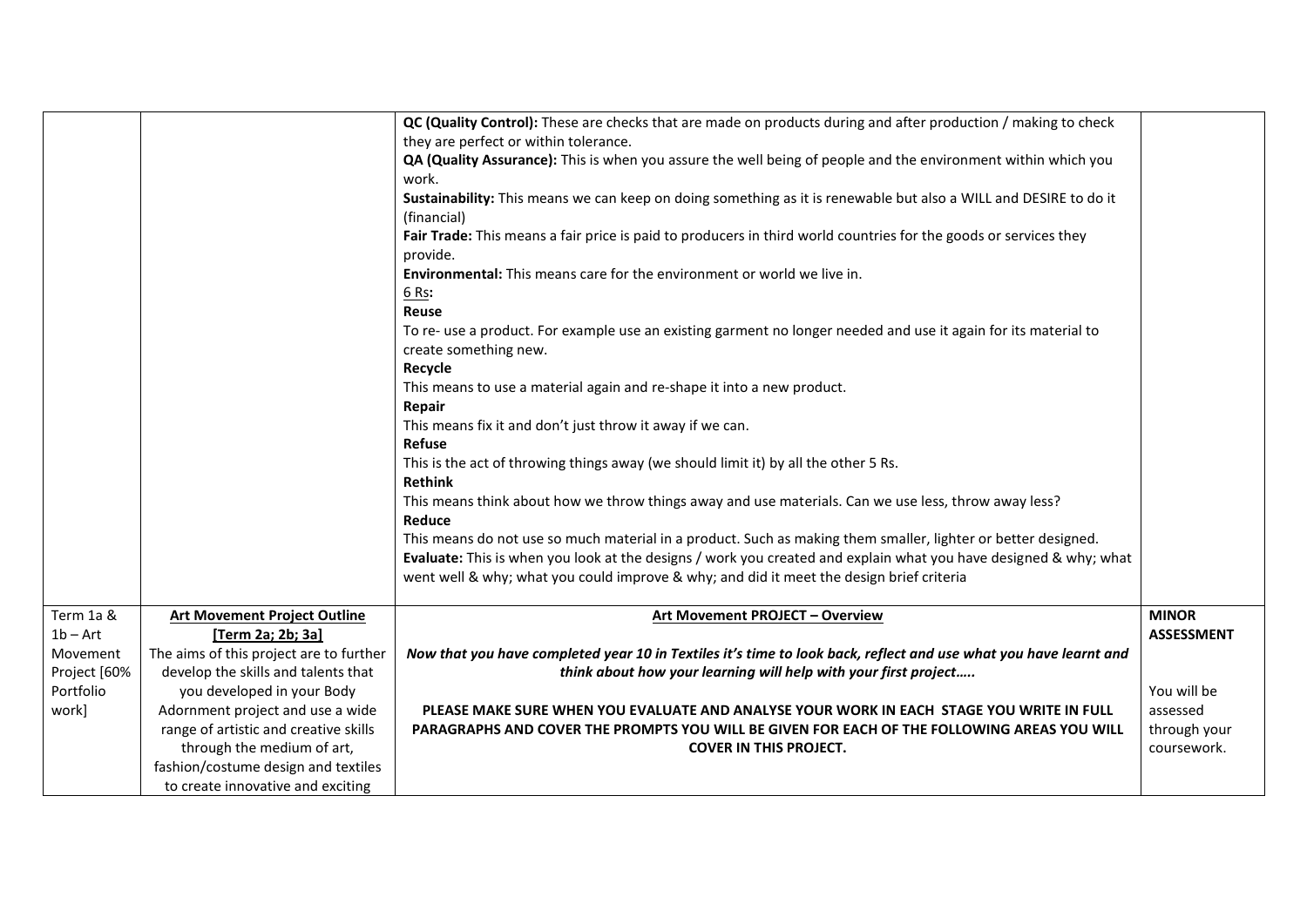| design proposals, including a final      | You will have access to a lot of resources and exemplar material in the classroom that will help you further              |
|------------------------------------------|---------------------------------------------------------------------------------------------------------------------------|
| made piece. Decades from the 20th        | understand what is required for your project portfolios. There will always be help at hand during your project,           |
| Century are a great source of texture,   | however, you will need to keep on top of your coursework and meet deadlines.                                              |
| shape, colour and inspiration for        |                                                                                                                           |
| designers.                               | <b>MOODBOARDS, MARKMAKING AND COLOURWAYS</b>                                                                              |
| Your brief is to research into a         | Moodboard: A moodboard (or inspiration board) is a physical or digital collage of ideas that's commonly used in           |
| decade of the 20th century, the key      | fields like interior design, fashion, and graphic design.  It also helps avoid any misunderstandings that may result      |
| artists and designers within it, as well | from trying to describe a design concept verbally. Moodboards or Inspiration boards are a way for the designer to         |
| as making historical and contextual      | establish a theme for their line of fashions, defining elements of colour, colour harmony, texture, and pattern.          |
| links.                                   | Designers can be inspired by a season, a culture, a place, or a variety of things from their research. Mood board is      |
|                                          | a collection of pictures related to the theme. Theme board is having the details about the theme which we have            |
|                                          | been taken. Moodboards are used in industries to help designers develop their design concepts. Moodboards are             |
| <b>Objectives</b>                        | made to create a certain style or colour.                                                                                 |
| By the end of the project you will       | Markmaking: Mark making is a term used to describe the different lines, patterns, and textures we create in a             |
| have:                                    | piece of art. It applies to any art material on any surface, not only paint on canvas or pencil on paper. In textiles     |
| • Developed a clear understanding of     | marking making is done by creating certain observational drawings using a variety of pencil techniques - Opposite         |
| designing and making to a set brief      | hand drawings; two pencil drawings; double hand drawings; fist drawings; blind drawings; continuous line                  |
| • Researched and produced a Mood         | drawings; etc These drawings are then used to create samples on fabrics using a variety of surface decoration             |
| board; Designer & Illustrator Reports    | techniques. These samples then enable well informed design work.                                                          |
| inspired by the theme and use it as a    | Colourways: The scheme of two or more colours in which a design is available. It is often used to describe                |
| basis for sampling, designing and        | variegated or ombre (shades of one colour) print yarns, fabric, or thread.                                                |
| manufacture of their final piece.        |                                                                                                                           |
| • Developed an understanding about       | You are going to create your own Moodboards for your project. These will be on A3 and use CLEAR and RELEVANT              |
| the uses of prototypes and of            | images                                                                                                                    |
| producing items in quantity              | Your project starting point is to research into 'Decades of Design' and this will be used as inspiration for a collection |
| • Gained further experience in           | of textile samples for a fashion or interior design collection.                                                           |
| surface decoration techniques            | √ Mood boards are central to your project's DEVELOPMENT as they develop use of shape, pattern, colour                     |
| • Designed and developed a fashion       | and texture.                                                                                                              |
| collection based on a Decade of the      | You must be experimental and innovative in your research of theme and images; Use 'search the collections' on             |
| 20th Century .Designed and made a        | museum websites to get really clear and useful images.                                                                    |
| skirt or waistcoat prototype             | Also use pinterest/ tumbler etc to get great images                                                                       |
|                                          | Mood boards should be well composed and presented, using a range of scale (different sized) different<br>$\checkmark$     |
| THE FACTS AND INFORMATION WE             | sized images. The best way to do this is actually cutting and laying images BY HAND, rather than relying on               |
| WANT YOU TO KNOW ACROSS BOTH             | the 'boxed' presentation of PowerPoint etc.                                                                               |
| <b>PROJECTS [Decades of Design &amp;</b> | Here's some useful links to help you with presentation and composition                                                    |
| <b>Exam Project:</b>                     | https://www.youtube.com/watch?v=TgGnxSgEmbl<br>$\checkmark$                                                               |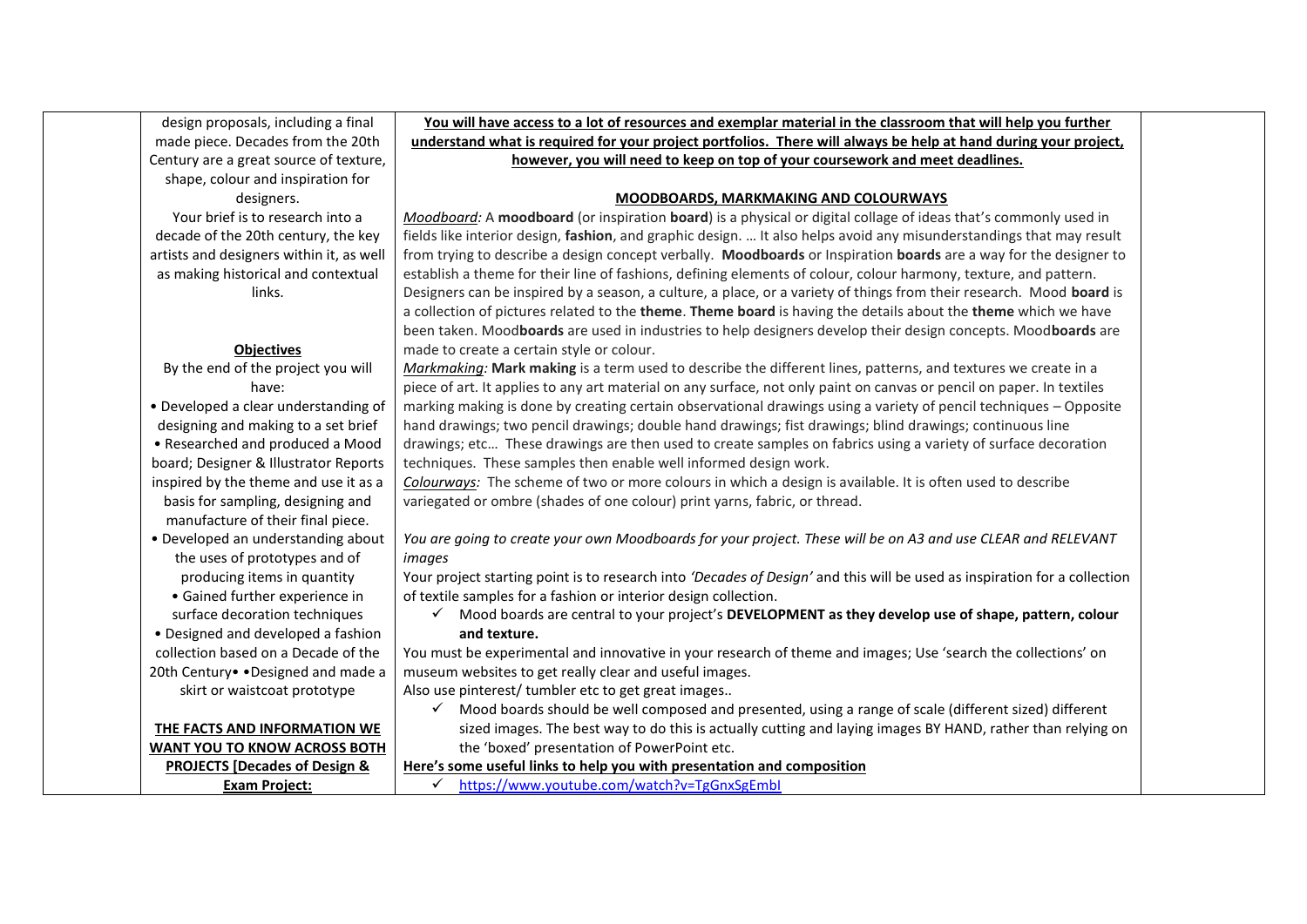| Design Brief: This is a set of                          | https://uk.pinterest.com/search/pins/?q=moodboard%20inspiration&rs=typed&term_meta[]=moodboard<br>✓                |  |
|---------------------------------------------------------|--------------------------------------------------------------------------------------------------------------------|--|
| instructions / guideline given before                   | %7Ctyped&term_meta[]=inspiration%7Ctyped                                                                           |  |
| you start a project, you must always                    |                                                                                                                    |  |
| refer to it throughout your project to                  | <b>Think about:</b>                                                                                                |  |
| stay focused                                            | What images/objects will you use? Where will you find/source them from?                                            |  |
| Themed Moodboard: This is a report                      | What colours/patterns/textures etc will you select and why?                                                        |  |
| on a designer who has created a                         | What feel/theme are you trying to achieve and how well do you think you will manage this?                          |  |
| collection inspired by a Decade of the                  | Will reflected in your designs?                                                                                    |  |
| 20 <sup>th</sup> Century. The report should also        |                                                                                                                    |  |
| give information about their life                       | <b>DESIGNER'S RESEARCH</b>                                                                                         |  |
| achievements and examples of their                      | This stage should include some written CRITICAL, ANALYTICAL, THOUGHTFUL notes about the designers you are          |  |
| work.                                                   | going to investigate to support your chosen VISUAL IMAGES OF FASHION GARMENTS                                      |  |
| Research: This is when a project                        |                                                                                                                    |  |
| Theme and Surface decoration                            | Prompts: Use the following questions as starting points to help you analyse your chosen designers' work in depth   |  |
| techniques are investigated to help                     | and relate it appropriately to your own project. Make sure you use the correct 'Art & Design terminology' when     |  |
| inform the designing and making                         | writing and justify statements / explain your points thoroughly.                                                   |  |
| stages of a project.                                    | Why have you chosen this designer's work? How does it relate/link to your own Organic Forms theme?                 |  |
| Initial Designs: These are a set of                     | What is inspirational to you about it?                                                                             |  |
| design created to test out different                    | What materials or techniques do they use that are familiar to you? What is less familiar?<br>$\bullet$             |  |
| ideas using a theme.                                    | What elements from body adornment do you interpret them using as inspiration?                                      |  |
| Design Development: This is when                        | How would you further develop their work if you had the opportunity?                                               |  |
| you use your Initial Designs to                         | How could their work influence yours? Consider style, purpose, materials and sample techniques                     |  |
| develop / improve them further to                       |                                                                                                                    |  |
| create more design ideas.                               | Think about:                                                                                                       |  |
| Final Designs: These are the final                      | How will you select your choices of designers to look at? (Use of theme, Fabrics, colours, surface decoration etc) |  |
| ideas you will use to make your                         | Where will you source them from?                                                                                   |  |
| product and they have been                              | For what reasons will you select them?                                                                             |  |
| developed from your initial designs.                    | What similarities/differences are there between garments and designer styles?                                      |  |
| Template: These are patterns created                    | What will you discovered and notice through collecting them?                                                       |  |
| for cutting fabric shapes or product                    | How will this help with your own designs?                                                                          |  |
| pattern pieces.<br>Surface Decoration: It is decoration |                                                                                                                    |  |
| applied to material to create a design                  | <b>ILLUSTRATOR'S RESEARCH</b>                                                                                      |  |
| or pattern using various techniques                     | What is Fashion Illustration?                                                                                      |  |
| such as Appliqué; Reverse Appliqué;                     | A piece of art work that visually communicates fashion through drawing, colouring, painting and/or                 |  |
| Fabric Paint; Fabric Crayon; Plastic                    | through CAD (Computer aided design).                                                                               |  |
|                                                         | It is a key part of the process to making a garment or accessory.                                                  |  |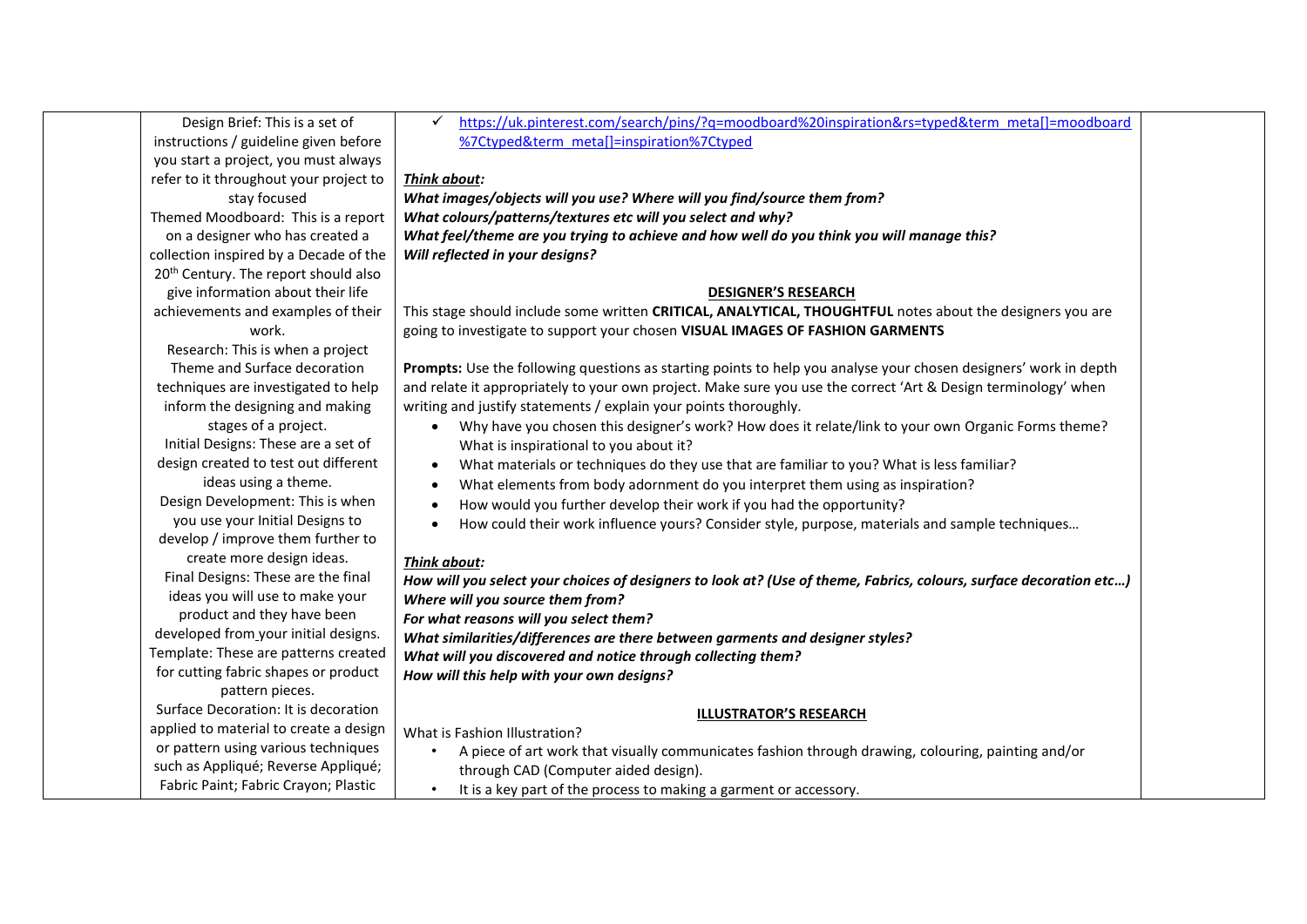| Bonding; Block Printing; Quilting;     |                                                                                                                      |  |
|----------------------------------------|----------------------------------------------------------------------------------------------------------------------|--|
| Free-hand machine embroidery; Heat     | Select 2 fashion illustrators whose work inspires you and challenges your creativity:                                |  |
| Transfer; Tucks; Gathers; and Batik    | Evaluate and analyse their work: <i>defining why you've selected it, what inspires you about it and how it can</i>   |  |
| . You must be experimental and         | influence your own illustrative style.                                                                               |  |
| innovative throughout your research    | Select good quality images of their work and clearly outline the techniques/ media etc they use to create their      |  |
| and design work, using a wide range    | work and explain the processes they use to build up their illustrations. Include basic professional biographical     |  |
| of mediums and techniques.             | details.                                                                                                             |  |
|                                        | You will also need to include an illustration of your own that uses/shows direct influence of their style within the |  |
| Development of initial themes and      | work                                                                                                                 |  |
| ideas surrounding brief, begin initial |                                                                                                                      |  |
| research. Observational drawings       | Think about:                                                                                                         |  |
| and mark making workshops.             | Which illustrator will you choose to research into and why?                                                          |  |
|                                        | What will you learn and discover from trying out their illustrative style?                                           |  |
| Continuation of research -             | How will this help your own style and collections when designing for your final sample collection?                   |  |
| observational drawings/mark            |                                                                                                                      |  |
| making, gathering of found images -    | <b>INITIAL SAMPLING</b>                                                                                              |  |
| photographs, work of others etc.       | Initial samples are the first set of surface decoration techniques you will test using your Themed Moodboards,       |  |
| Development of colour ways. Begin      | Markmaking, Colourways and Designers Research in particular. These will always be done on plain fabrics. These       |  |
| sampling and machine experiments.      | will need to be mounted on A3 paper and evaluated. You will get prompt sheets to help you do this along with         |  |
|                                        | access to exemplar work.                                                                                             |  |
| Development of drawings,               |                                                                                                                      |  |
| Colourways, Sampling and               | Think about:                                                                                                         |  |
| Techniques.                            | Which techniques will you experiment with and choose to develop?                                                     |  |
|                                        | Which will you find the most useful/interesting and why?                                                             |  |
| Continue development of samples -      | How might you develop them further or combine?                                                                       |  |
| complete gathering of visual research  | Which samples do you think will be the most successful within your design collections and why?                       |  |
| - original and found images.           |                                                                                                                      |  |
|                                        | <b>SAMPLE DEVELOPMENT</b>                                                                                            |  |
| Designer/Illustrator skills and        | Sample development is creating samples where you combine two or more techniques on plain coloured fabric that        |  |
| research input.                        | are consistent with the Colourways you will have already created earlier in the project. You will use your initial   |  |
|                                        | samples to help dictate which direction your developed samples will go.                                              |  |
| Development of design ideas and        |                                                                                                                      |  |
| final design proposals.                | Think about:                                                                                                         |  |
| Complete final design proposals and    | How will you problem solve, and work out how to develop and combine your chosen techniques further? Will             |  |
| presentation boards.                   | you consider and experiment with a range of relevant techniques? Discuss the decisions you make as a result of       |  |
|                                        | your development: Why will you choose particular materials and processes?                                            |  |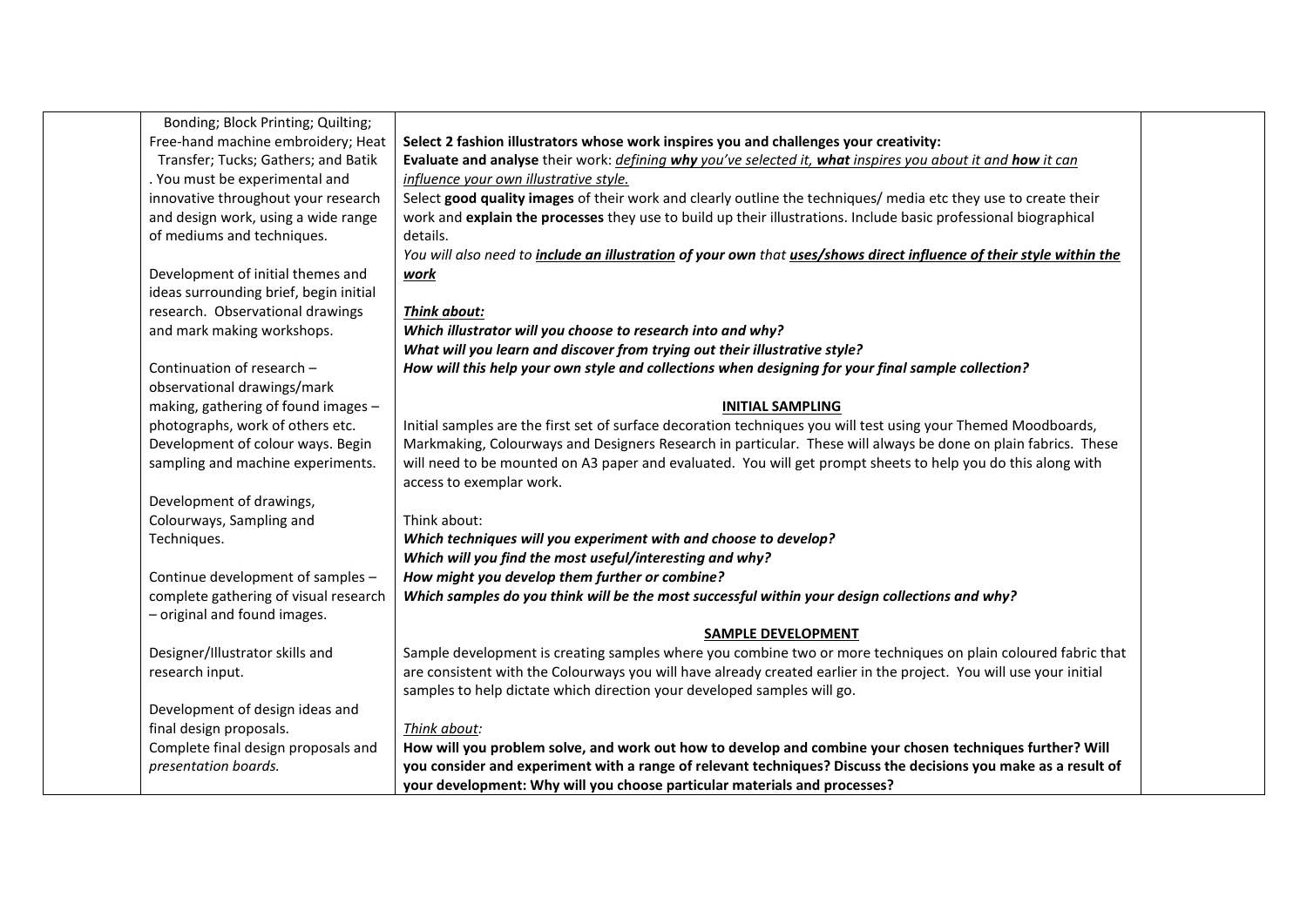| <b>Project checklist:</b><br>Initial workshop boards inc<br>٠ | <b>DESIGNING YOUR COLLECTION</b>                                                                                              |
|---------------------------------------------------------------|-------------------------------------------------------------------------------------------------------------------------------|
| Markmaking, Colourways                                        | Once you have completed all of the above, you will need to come up with a range of designs for either an Interior             |
| and Moodboards                                                | or Fashion Design Collection. These will need to be quite varied.                                                             |
| Sample design development<br>٠                                | You must use your imagination here and stay true to the theme of this project 'Decades of Design'.                            |
| boards - Mounted up and                                       |                                                                                                                               |
| annotated (Minimum of 6                                       | Think about:                                                                                                                  |
| developed samples).                                           | Are you coming up with a range of suitable ideas or are you struggling to come up with suitable designs? How                  |
| Designer research board/s-<br>٠                               | will your research help and inspire you?                                                                                      |
| Making contextual and                                         |                                                                                                                               |
| visual links between your                                     |                                                                                                                               |
| own work and that of others                                   | <b>MUSEUM VISITS:</b>                                                                                                         |
| Final sample with<br>٠                                        | It will be very important for you to visit two museums in London during the half term before this project starts, you         |
| supporting fashion                                            | would have been given this information in the first half term. The museums are V&A and The British Museum, the                |
| illustration work indicating                                  | main areas worth visiting at the V&A are: 20 <sup>th</sup> Century Fashion; Jewellery; and South East Asia. The main sections |
| how sample would be used                                      | at The British Museum sections to visit are: Living & Dying and Africa; Egyptian section; and Jewellery.                      |
| in garments/final pieces                                      | When you are at the museum you need to do some drawings, take photos and really observe the sections well as                  |
| All these areas of the project need to                        | you will need to write up a museum research report for this project.                                                          |
| be considered and fulfilled by you. It                        | In your report you will need to think about:                                                                                  |
| is up to you how you present your                             | How have these helped you with your own understanding of fashion/textiles design?                                             |
| work and findings but you must                                | What did you find useful and interesting about the visits?                                                                    |
| ensure that all these elements are                            |                                                                                                                               |
| included within your submitted                                | <b>FINAL SAMPLE &amp; FINAL FASHION / ACCESSORY ILLUSTRATED DESIGN</b>                                                        |
| work; Use exemplar work to help                               |                                                                                                                               |
| you. Ensure you take full                                     | You will use your Initial & Developed Sample to help create your Final Sample, this will be developed thoroughly and          |
| responsibility for your working this                          | you are in control of which surface decoration techniques you will use. Your Final Illustrated Design will be developed       |
| project and use imagination and                               | from your design collection and will need to incorporate your Final Sample Design on it. You will be taken through            |
| innovation to create personal and                             | some exemplar work to help with this task. All this work will need to be mounted and evaluated.                               |
| professional work which reflects                              |                                                                                                                               |
| your best skills, techniques and                              | <b>Final Garment</b>                                                                                                          |
| ideas. Remember that you are                                  | You will have manufactured a skirt / waistcoat / adult garment inspired through surface decoration by your chosen             |
| expected to be independent and use                            | Decade of the 20 <sup>th</sup> Century. The surface design will highlight all the research; samples; and designs you have     |
| the workshops NOT just in class time                          | selected throughout your project.                                                                                             |
|                                                               | <b>PROJECT EVALUATION</b>                                                                                                     |
|                                                               |                                                                                                                               |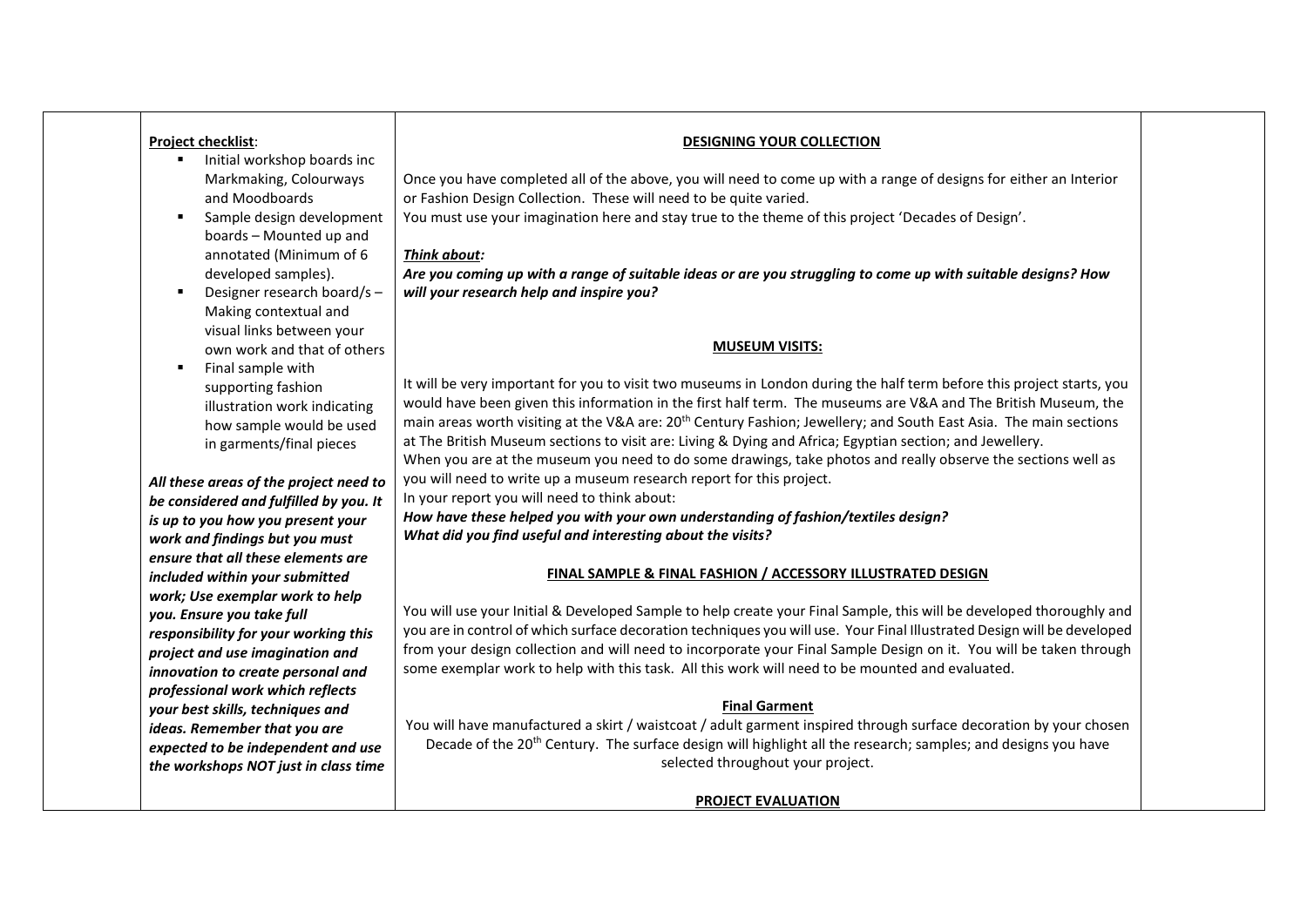|                          | but during frees/after school etc.<br>Good luck and let's get going! | At the end of this project you will need to complete a project evaluation. Below is a prompt sheet on how to<br>evaluate your Project. The final submission will be the last week before the Christmas break. You will all receive a<br>new project schedule outlining all work to be completed and deadline dates for each section of this project, just as<br>we start the new academic year.                                                                             |  |
|--------------------------|----------------------------------------------------------------------|-----------------------------------------------------------------------------------------------------------------------------------------------------------------------------------------------------------------------------------------------------------------------------------------------------------------------------------------------------------------------------------------------------------------------------------------------------------------------------|--|
|                          |                                                                      | <b>Overall project Planning</b>                                                                                                                                                                                                                                                                                                                                                                                                                                             |  |
|                          |                                                                      | You need to use your time effectively. Plan thoroughly during the sample development stage, do not<br>make some parts up as you go along or this will lead to you being rushed for time towards the end?                                                                                                                                                                                                                                                                    |  |
|                          |                                                                      | Make sure you cover all the above in this project - make it personal to your work and your project.                                                                                                                                                                                                                                                                                                                                                                         |  |
| Term 2a; 2b;<br>3a; & 3b | Jan'21 – May'21 – Exam Project<br>[40% Project]                      | <b>Exam Project</b><br>This project will be released by the exam board in Jan'21. You will be given a choice of areas to investigate and<br>create a project. You will be guided through this process and the end of the project will be a 10-hour exam held<br>over 2 days. The project will follow the same process as your other design and make projects, but will be slightly<br>shorter. I schedule will be released in Jan'21, once the exam questions are released. |  |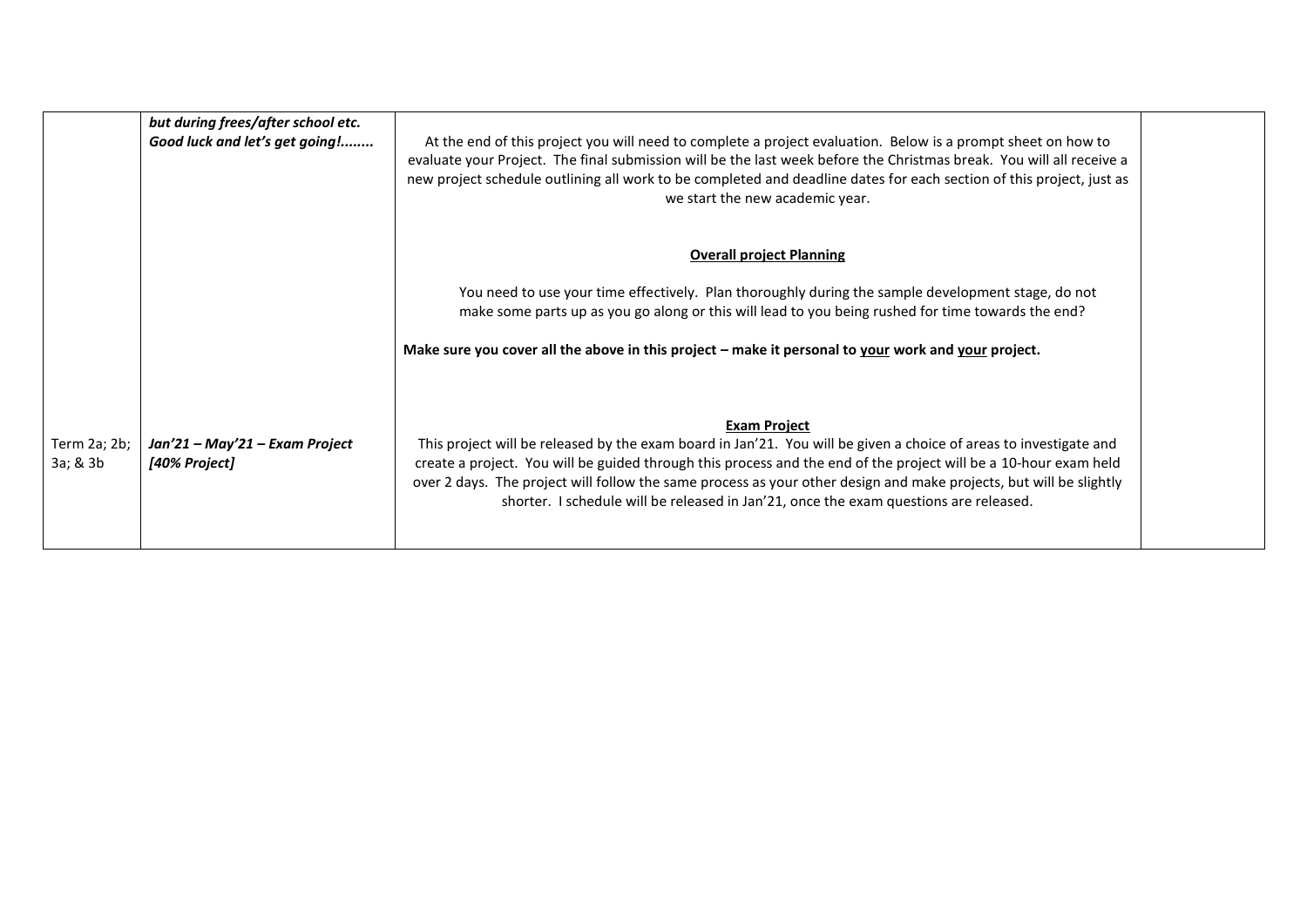|              | Art Movement Project - Homework / Home Learning Tasks & Prompts |                                                                                                                                                                                                                                                                                                                                                                                                                                                                                                                                                                                                                                                                                                                                                                                                                                                                                                                                                                                                                                                                                                                                                                                                                                                                |                                                                                                                                                                                                                                                                                                                                                                                                                                                                                                                                                                                                                 |  |  |
|--------------|-----------------------------------------------------------------|----------------------------------------------------------------------------------------------------------------------------------------------------------------------------------------------------------------------------------------------------------------------------------------------------------------------------------------------------------------------------------------------------------------------------------------------------------------------------------------------------------------------------------------------------------------------------------------------------------------------------------------------------------------------------------------------------------------------------------------------------------------------------------------------------------------------------------------------------------------------------------------------------------------------------------------------------------------------------------------------------------------------------------------------------------------------------------------------------------------------------------------------------------------------------------------------------------------------------------------------------------------|-----------------------------------------------------------------------------------------------------------------------------------------------------------------------------------------------------------------------------------------------------------------------------------------------------------------------------------------------------------------------------------------------------------------------------------------------------------------------------------------------------------------------------------------------------------------------------------------------------------------|--|--|
| AO           | <b>Deadline</b>                                                 | Topic / Task                                                                                                                                                                                                                                                                                                                                                                                                                                                                                                                                                                                                                                                                                                                                                                                                                                                                                                                                                                                                                                                                                                                                                                                                                                                   |                                                                                                                                                                                                                                                                                                                                                                                                                                                                                                                                                                                                                 |  |  |
|              |                                                                 | $\mathbf{1}$                                                                                                                                                                                                                                                                                                                                                                                                                                                                                                                                                                                                                                                                                                                                                                                                                                                                                                                                                                                                                                                                                                                                                                                                                                                   | <b>Front page with Design Brief</b>                                                                                                                                                                                                                                                                                                                                                                                                                                                                                                                                                                             |  |  |
| 1            | Sept'21                                                         | 'Art Movement Project'                                                                                                                                                                                                                                                                                                                                                                                                                                                                                                                                                                                                                                                                                                                                                                                                                                                                                                                                                                                                                                                                                                                                                                                                                                         | The aims of this project are to further develop the skills and talents that you developed in your Organic Forms project and use a wide range of artistic and creative skills<br>through the medium of art, fashion/costume design and textiles to create innovative and exciting design proposals, including a final made piece. Art Movements from the<br>20th Century are a great source of texture, shape, colour and inspiration for designers.<br>Your brief is to research into a decade of the 20th century, the key artists and designers within it, as well as making historical and contextual links. |  |  |
|              |                                                                 | $\overline{2}$                                                                                                                                                                                                                                                                                                                                                                                                                                                                                                                                                                                                                                                                                                                                                                                                                                                                                                                                                                                                                                                                                                                                                                                                                                                 | Timeline for Art Movements [1900 - 2000]                                                                                                                                                                                                                                                                                                                                                                                                                                                                                                                                                                        |  |  |
| $\mathbf{1}$ | Sept'21                                                         |                                                                                                                                                                                                                                                                                                                                                                                                                                                                                                                                                                                                                                                                                                                                                                                                                                                                                                                                                                                                                                                                                                                                                                                                                                                                | Create a timeline [1900 -1999]. Use the examples on the PowerPoint on Google Classroom for inspiration. Ensure you highlight prominent designs, historical events [what<br>was happening in the world at that period of time]. Use of text and images is important.                                                                                                                                                                                                                                                                                                                                             |  |  |
|              | Sept'21                                                         | $\overline{\mathbf{3}}$                                                                                                                                                                                                                                                                                                                                                                                                                                                                                                                                                                                                                                                                                                                                                                                                                                                                                                                                                                                                                                                                                                                                                                                                                                        | <b>Moodboard for your allocated Art Movement</b>                                                                                                                                                                                                                                                                                                                                                                                                                                                                                                                                                                |  |  |
| $\mathbf{1}$ |                                                                 | and design work.                                                                                                                                                                                                                                                                                                                                                                                                                                                                                                                                                                                                                                                                                                                                                                                                                                                                                                                                                                                                                                                                                                                                                                                                                                               | Create a Moodboard of images relevant to your Art Movement in colour. These need to be creatively laid out and a good source of inspiration for your markmaking; samples;                                                                                                                                                                                                                                                                                                                                                                                                                                       |  |  |
|              |                                                                 | $\overline{4}$                                                                                                                                                                                                                                                                                                                                                                                                                                                                                                                                                                                                                                                                                                                                                                                                                                                                                                                                                                                                                                                                                                                                                                                                                                                 | In-depth research on your allocated Art Movement                                                                                                                                                                                                                                                                                                                                                                                                                                                                                                                                                                |  |  |
| 1            | Sept'21                                                         |                                                                                                                                                                                                                                                                                                                                                                                                                                                                                                                                                                                                                                                                                                                                                                                                                                                                                                                                                                                                                                                                                                                                                                                                                                                                | The most important thing to remember is that you are using your chosen Art Movement as inspiration for your work. It is not about copying or making a pastiche but about<br>taking elements from the aspects of the decade which interest you and stylise your work and ideas accordingly                                                                                                                                                                                                                                                                                                                       |  |  |
|              |                                                                 | $5\phantom{a}$                                                                                                                                                                                                                                                                                                                                                                                                                                                                                                                                                                                                                                                                                                                                                                                                                                                                                                                                                                                                                                                                                                                                                                                                                                                 | <b>Designers Research x 2</b>                                                                                                                                                                                                                                                                                                                                                                                                                                                                                                                                                                                   |  |  |
|              | Oct'21                                                          | Fashion designer/artist research - In depth and relevant research into designers/artists whose work relates to your own and chosen Art Movement. Evaluate and analyse this<br>work in relation to your own, pick out quality and well considered images to support your findings. Be investigative and critical. Use the following questions as starting points<br>to help you analyse your research in depth and relate it appropriately to your own project. Make sure you use the correct 'Art & Design terminology' when writing and justify<br>statements / explain your points thoroughly.<br>Why have you chosen to study this artist / designer? What is it about their work that inspires you?<br>What materials or techniques do they use that are familiar to you? What is less familiar?<br>What do they use as inspiration? What is the foundation of their ideas?<br>What is their design ethos / or what are their design intentions?<br>Investigate and explain the social historical and technological context they are working within. How might this have influenced their work?<br>How would you develop their work if you had the opportunity?<br>How could their work influence yours? Consider style, purpose, materials and techniques |                                                                                                                                                                                                                                                                                                                                                                                                                                                                                                                                                                                                                 |  |  |
|              |                                                                 |                                                                                                                                                                                                                                                                                                                                                                                                                                                                                                                                                                                                                                                                                                                                                                                                                                                                                                                                                                                                                                                                                                                                                                                                                                                                |                                                                                                                                                                                                                                                                                                                                                                                                                                                                                                                                                                                                                 |  |  |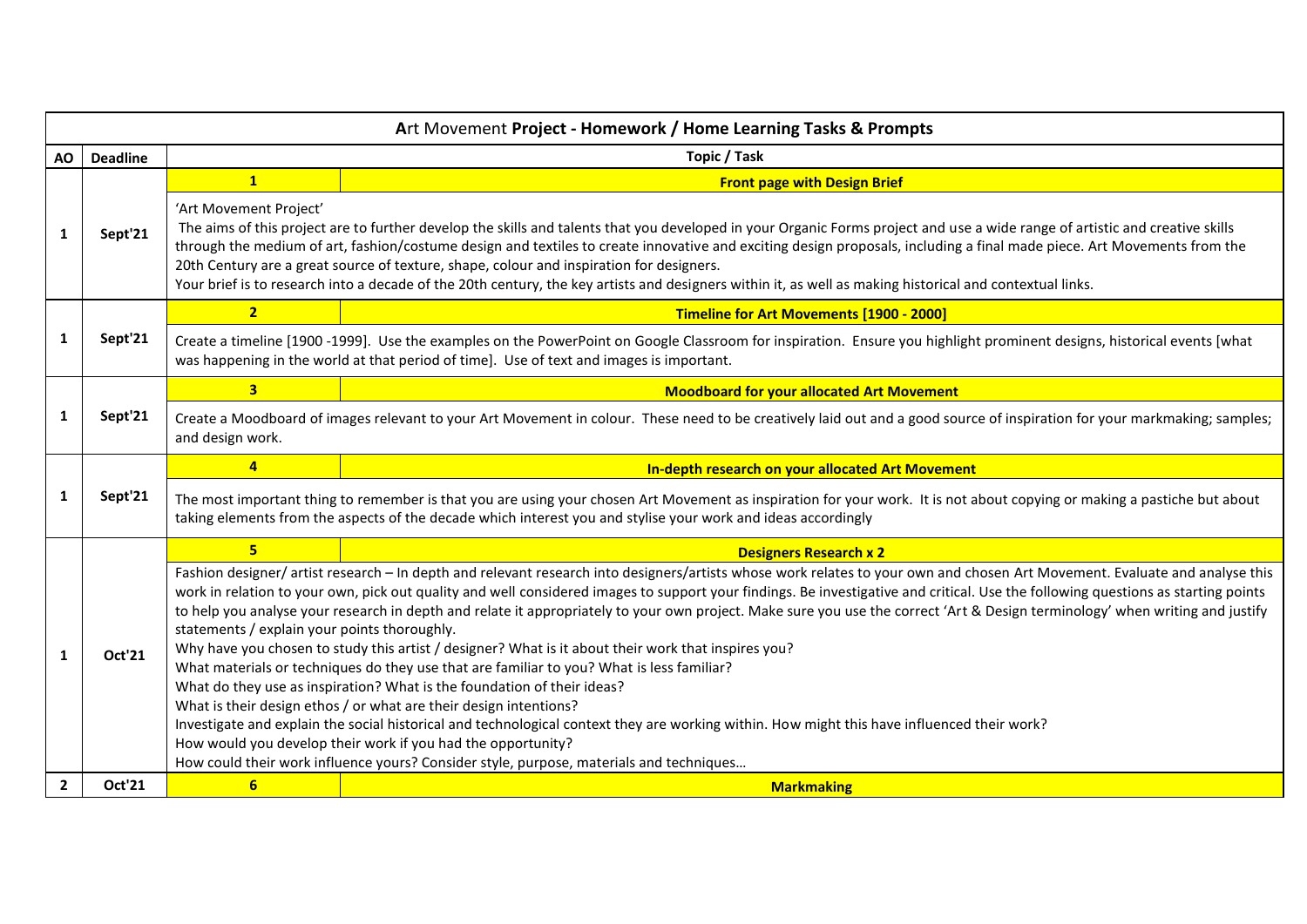|                |               | Own art work and supporting images - Work in a range of styles and mediums that are relevant to your chosen movement and select appropriate and interesting objects to<br>draw and observe - Be creative and innovative. Use photography to support your work, as well as acknowledging and sourcing found images to support it. Visit exhibitions<br>and museums to supplement your own work. Markmaking techniques: Double handed drawing, Left handed drawing, Continuous line drawing, twin pencil drawing, Blind<br>drawing, Fist drawing (wrong hand), Traditional observational drawing, etc                                                                                                                                                     |                                                                                                                                                                                                                                                                                                                                                                                                                              |  |
|----------------|---------------|---------------------------------------------------------------------------------------------------------------------------------------------------------------------------------------------------------------------------------------------------------------------------------------------------------------------------------------------------------------------------------------------------------------------------------------------------------------------------------------------------------------------------------------------------------------------------------------------------------------------------------------------------------------------------------------------------------------------------------------------------------|------------------------------------------------------------------------------------------------------------------------------------------------------------------------------------------------------------------------------------------------------------------------------------------------------------------------------------------------------------------------------------------------------------------------------|--|
|                |               | $\overline{7}$                                                                                                                                                                                                                                                                                                                                                                                                                                                                                                                                                                                                                                                                                                                                          | <b>Initial Calico Samples x 8</b>                                                                                                                                                                                                                                                                                                                                                                                            |  |
| $\mathbf{2}$   | Oct'21        |                                                                                                                                                                                                                                                                                                                                                                                                                                                                                                                                                                                                                                                                                                                                                         | This is where you experiment using different mediums & techniques and create 8 Initial Calico Samples are created from your markmaking. Sample techniques could include:<br>Straight stitch; zig-zag stitch; straight & zig-zag stitch using embroider thread; heat transfer; free hand machine embroidery with normal & embroidery thread; plastic<br>bonding; applique using bondaweb; reverse applique; block print; etc] |  |
|                |               | 8                                                                                                                                                                                                                                                                                                                                                                                                                                                                                                                                                                                                                                                                                                                                                       | <b>Colour Markmaking</b>                                                                                                                                                                                                                                                                                                                                                                                                     |  |
| $\overline{2}$ | Oct'21        | Colour Techniques, minimum of 3 pages to be completed in SB.<br><b>Pastel Pencil</b><br>· Double handed [1 minute]<br>• Left Fist - Blind drawing [1 minute]<br><b>Water Pencils</b><br>• Left handed - 2 pencils [1 minute] dipping water pencils into water<br>• Double handed [1 minute]<br>Wash section of Page [with inks]<br>. Draw into with left hand [1 minute]<br>Oil Pastels<br>• Continuous line: - left handed and then wash with inks [1 minute]<br>• Dot drawing then wash<br>• Mixture of Pastel Drawing [don't wash over with inks]<br>1. Use inks and Palette Knife / Sponges to draw [2 minutes]: Work into with Water Colour / Pastels etc<br>2. Draw with Water Colour Pencils and draw over with Water Colours<br>3. Free Choices |                                                                                                                                                                                                                                                                                                                                                                                                                              |  |
|                |               | 9                                                                                                                                                                                                                                                                                                                                                                                                                                                                                                                                                                                                                                                                                                                                                       | <b>1st Developed Samples x 6</b>                                                                                                                                                                                                                                                                                                                                                                                             |  |
| $\overline{2}$ | <b>Oct'21</b> |                                                                                                                                                                                                                                                                                                                                                                                                                                                                                                                                                                                                                                                                                                                                                         | Use coloured fabric relevant to the colours typical of your selected Art Movement to create a minimum of 6 developed samples. You need to use your second set of<br>markmaking / Moodboard images to help inform your samples. This is where you would combine techniques used in your initial samples.                                                                                                                      |  |
| 3              | Oct'21        | 10                                                                                                                                                                                                                                                                                                                                                                                                                                                                                                                                                                                                                                                                                                                                                      | <b>Illustrators Research x 2</b>                                                                                                                                                                                                                                                                                                                                                                                             |  |